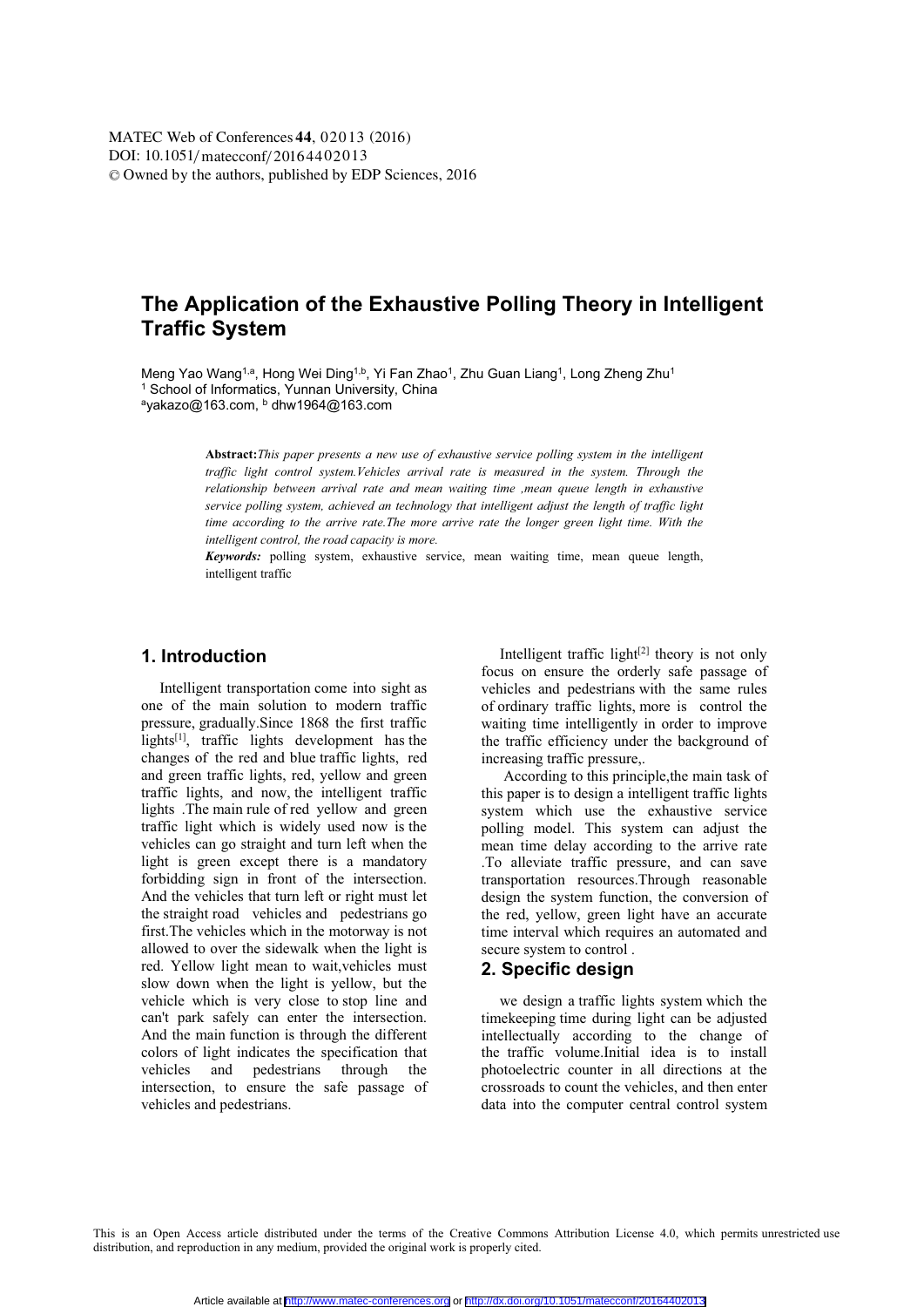to analyze the data.The intersection traffic lights to ensure the safe passage of pedestrians and vehicles.There are red, green and yellow lights set up in each side .Red light means no thoroughfare, and green light means vehicles can thorough the intersection.There is yellow light for a few seconds when green to red , so that the vehicles could stop .

In this system, the exhaustive service<sup>[3]</sup> be used in the two directions of the intersection.Means that the length of green light time in any road should conforms with the result which is calculated by the exhaustive service polling theory.On other word ,the length of red light time depend on anther direction's length of green light time.And there is one would never change over the traffic volume that is length of yellow light time.

## **3. The exhaustive service polling model of traffic lights intelligent control system**

This traffic lights intelligent control system<sup>[8]</sup> is seem as a double queues single servers polling system. For practical purposes ,suppose, the direction of North and South is seen as a queue1 with the arrival rate of vehicles which is  $\lambda_1$ , so as the direction of East and West. The  $\beta$  means the service rate<sup>[9]</sup> of the traffic light system. In this intelligent system  $\beta$  is 0.5, mean there are one vehicle though the intersection during the 2s.The conversion rate[10] of traffic light system is the length of yellow light time in this system, and there  $\gamma = 1$  means that there are 4s yellow light. The mean time delay and the mean queue length of each queues is figured out by the exhaustive service polling model which is N=2.



 $\beta$ : The service rate of the traffice light system  $\gamma$ : The conversion rate of the traffice light system  $\lambda_1$ : The arrival rate of queuel  $\lambda_2$ : The arrival rate of queue2

**Figure 1**. The exhaustive service polling model of intelligent traffic lights control system

Apply this model to intelligent traffic lights control system,the mean time delay<sup>[11]</sup> of queue1 is the time of each vehicles waiting in North and South , can be calculated by the exhaustive service polling system under N=2.In order to keep the roads clear ,the road which has the more mean time delay need the longer green light time. So,the mean time delay in north and south ,we calculate, equal the time of green light in north and south. So as West and East .

Whenever the mean time delay were calculated greater than 100 seconds, we set the green light time as 100 seconds. Whenever the mean time delay less than 100 seconds but longer than 10 seconds,the traffic lights would be controlled with the calculation results. The minimal green light time is 10 seconds.

## **4. Queuing model and operation mode**

Assume that there are 2 roads in this intelligent traffic lights control system that using the exhaustive service polling system. And those 2 roads be serviced by the one traffic lights under the rules of exhaustive service polling system .System's logic loop service queuing model is shown in figure 1.Because of the queuing system is discussed in this paper is under the discrete time state , so the time line divided according to the time slot  $\tau = 1$  as the unit (concise analysis into consideration, take  $\tau$  as unit time)

#### **4.1. parametric hypothesis**

(1)Each queues has the vehicles arrived into their queue space with independent and identically probability distribution at any time slot the distribution of probability generating function, the mean and variance are  $A(Z)$ .

 $\lambda = A'(1)$  and  $\delta_{\lambda}^2 = A''(1) + \lambda - \lambda^2$ respectively.

(2)The random variable of query conversion time between the two queues is subject to a probability distribution which is mutually independent and identically distributed,the distribution of probability generating function,the mean and variance are  $F(X)$   $\gamma = F'(1)$  and  $\delta_{\gamma}^{2} = F''(1) + \gamma - \gamma^{2}$ respectively.

(3)The random variable of the time that each vehicles pass the crossroads is subject to a probability distribution which is mutually independent and identically distributed, the distribution of probability generating function,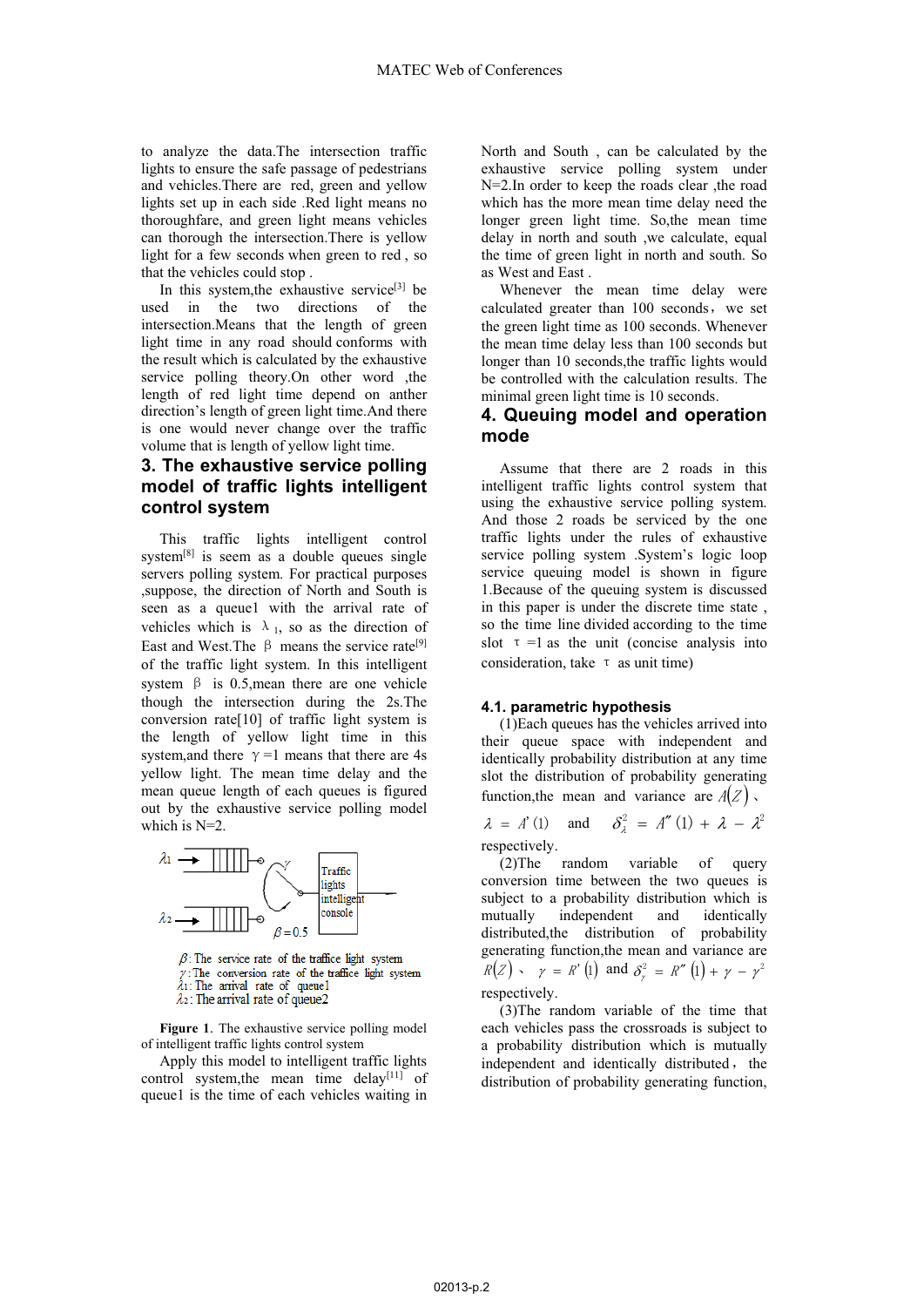the mean and variance are  $B(Z)$ ,  $\beta = B'(1)$  and  $\delta_{\beta}^2 = B''(1) + \beta - \beta^2$  respectively.

(4)The queue space is big enough .The number of vehicles would not more than the queue space.

(5)For the vehicles that in the each queue, according to the principle of first-in-first-out.

**4.2.calculate of** 
$$
\Pi
$$
  $(X_1, X_2, \ldots, X_n, \ldots, X_n)$ 

Assuming that  $i$  road  $(i=1, 2)$  accept service of intelligent traffic lights at  $t_n$  (It's multiple of  $\tau$ ), the intelligent traffic lights would turn to service  $\vec{l}$  + 1 road after  $\vec{l}$  road send all of its information packets by the way of exhaustive service  $1+1$  road is serviced at

$$
t_{n+1}
$$
 (It' *s* multiple of  $\tau$ ).

Random variable  $\mathcal{E}_i(n)$  is defined as the number of vehicles in  $\hat{l}$  road at  $t_n$ , so the state of the queuing system at  $t_n$  can be represented as  $\xi_1(n), \xi_2(n), \xi_3(n), \xi_4(n)$ . Here:

The probability generating function of  $\Pi_i(x_1, x_2)$ :

$$
G_i(z_1, z_2) = \sum_{x_1=0}^{\infty} \sum_{x_2=0}^{\infty} \prod_i (x_1, x_2) \bullet z_1^{x_1} z_2^{x_2}
$$
  
 $i = 1, 2; (1)$ 

# **4.3. calculate of**  ${\cal S}_{\,i,s}\bigl(i,\,i\bigr)$

If the road  $\vec{l}$  turn the green light and the vehicles in the road  $\vec{l}$  begin to pass the intersection at the  $t_n$ , and the all vehicles pass at the  $t_{n_i}$  .Because the exhaustive service , there are  $\zeta_i(n_1)$  number of vehicles arrive in the road  $\hat{i}$  at the  $t_{n}$ , all of those vehicles pass the intersection at  $t_{n_2}$  (  $t_n \leq t_{n_1}$  ) . This process show as fig2.

$$
\begin{array}{ccccccccc}\n\kappa_{i}(n) & \xi_{i}(n_{1}) & \dots & \xi_{i}(n_{s}) & \dots & \xi_{i+1}(n+1) \\
\hline\n t_{n} & t_{n1} & \dots & t_{n1} & \dots & t_{n+1}\n\end{array}
$$

**Figure 2**. The process that pass all vehicles in road *i*

The generating function of system state equation at  $t_n$ ,  $t_{n_1}$  can be defined as before :

$$
g_{i,n_s}(i,i) = \rho^{2s} g_i(i,i) + \frac{\rho^{s-1}(1-\rho^s)(\beta A^r(1) + \lambda^2 B^r(1))}{1-\rho} g_i(i)
$$
  
  $i = 1,2$   $s = 1,2$  (2)

# **4.4. calculate of**  $W_{\text{A}}$

We can get the mean waiting time:

$$
\overline{\psi}_{E} = \overline{\psi}_{i,1} + \overline{\psi}_{i,2} = \frac{1}{2} \left\{ \frac{R''(1)}{\gamma} + \frac{1}{1 - 2\rho} \left[ \gamma + \rho + 2\lambda B''(1) \right] + \frac{\rho \mathbf{f}'(1)}{\mathcal{R}(1 - 2\rho)} \right\}
$$
\n(3)

### **5. The simulation**

The simulation calculation and theoretical calculation take the same parameters . And in those simulation diagrams,we set the vertical axis narrows 10 times.

the horizontal axis load is  $\rho = \beta \lambda$ , and  $\rho$  is proportional to the arrival rate  $\lambda$ . In this paper, we set the service rate  $\beta=0.5$ , means there are one vehicle though the intersection during the 2s.

In theory, whenever  $\rho=1$  means this system would be on the brink of collapse.But in this paper, we set the maximum waiting time is 100s, so the  $\rho$  have to less than 0.4 .On other words , the  $\lambda$  have to less than 0.8 means there are 8 vehicles though the intersection during the 10s.

The Fig3 and Fig4 reflect the theoretical value and the simulation values are the same.In those two diagrams we can find that the mean queue length and the mean time delay are proportional to load.Compare exhaustive service and gate service we can find that the mean queue length and the mean time delay of exhaustive service is shorter than the mean queue length and the mean time delay of gate service with the same system load or the same arrive rate (Because  $\rho$  is proportional to the  $\lambda$ ),. The shorter mean queue length and the shorter mean time delay mean that the shorter green light time be needed with the same